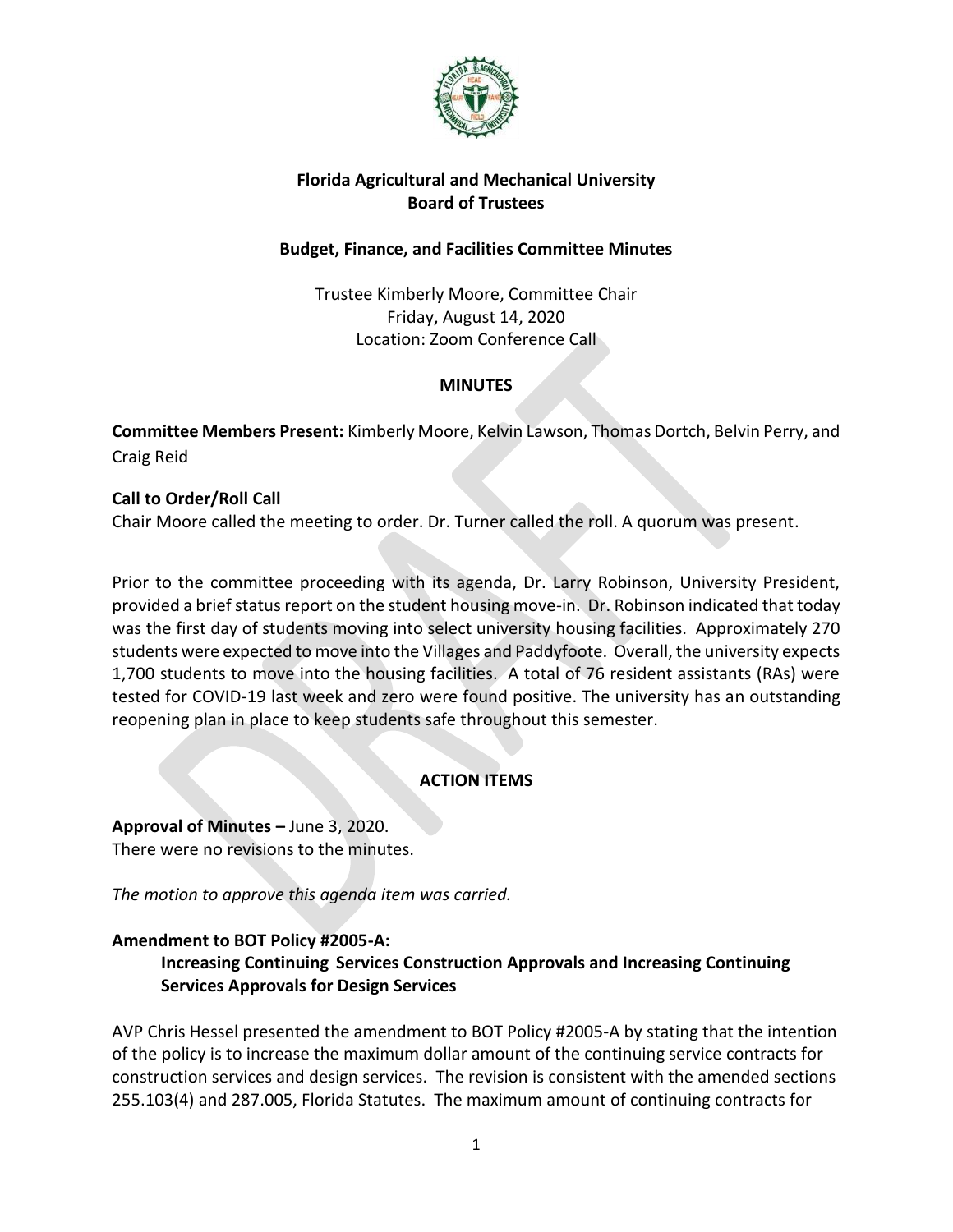

construction has increased from \$2 million to \$4 million. For design services, the increase is from \$200,000 to \$500,000.

## Questions/Comments re: Amendment to BOT Policy on Continuing Services Contracts

• Trustee Moore reiterated that the BOT policy amendment would ensure alignment with the Florida State statutes and that the other SUS institutions are making a similar adjustment to their policies.

*The motion to approve this agenda item was carried.*

## **Continuing Services Vendors**

AVP Chris Hessel indicated that the university had solicited companies in the architectural, mechanical, civil engineering, construction management, environmental health and safety, landscaping, and structural engineering services. The vetting criteria is rigorous. The competitive bid went through the RFQ process, which was posted on April 10, 2020, and submissions by the firms due on May 5, 2020. The scoring criteria is based on past performance, experience and ability, design ability, minority business enterprise (MBE) credits, their work in progress and their experience working with Florida A&M University or other SUS institutions. The list of recommended vendors is in the committee materials.

The recommendation to the Board of Trustees was to approve the selection of proposed continuing services vendors and to authorize the President to execute the necessary contracts and agreements. These contracts would be executed after the Board approval and review and comments by the General Counsel's office.

# Questions/Comments re: Continuing Services Vendors

- Trustee Moore stated that this process is one that has been followed in previous years. What it points to is the rigor that we have underway in the selection process. It includes a second phase of which, not only the BOT reviews, but also General Counsel reviews.
- Trustee Woody asked if the companies on the list are there for one year and have the opportunity for an additional year or is it a two-year period? *Response: Asst. VP Hessel indicated that there are two one-year renewal options for each company for the specified services.*
- Trustee Lawson asked if this changes the dollar value of the contracts that need to come before the Board? He also wanted to make sure that it does not change certain items that have to go through the full procurement process as discussed in the past. He wants to make sure that minority and women-owned businesses had an opportunity to do business with the university and to make sure that what is being approved does not preclude our willingness to work with MWBE firms. *Response: Trustee Moore offered a general response of no it does not preclude but actually encourages it by way of our minority vendor diversity program. It does not change the fact that contracts would still move forward through the board-approved*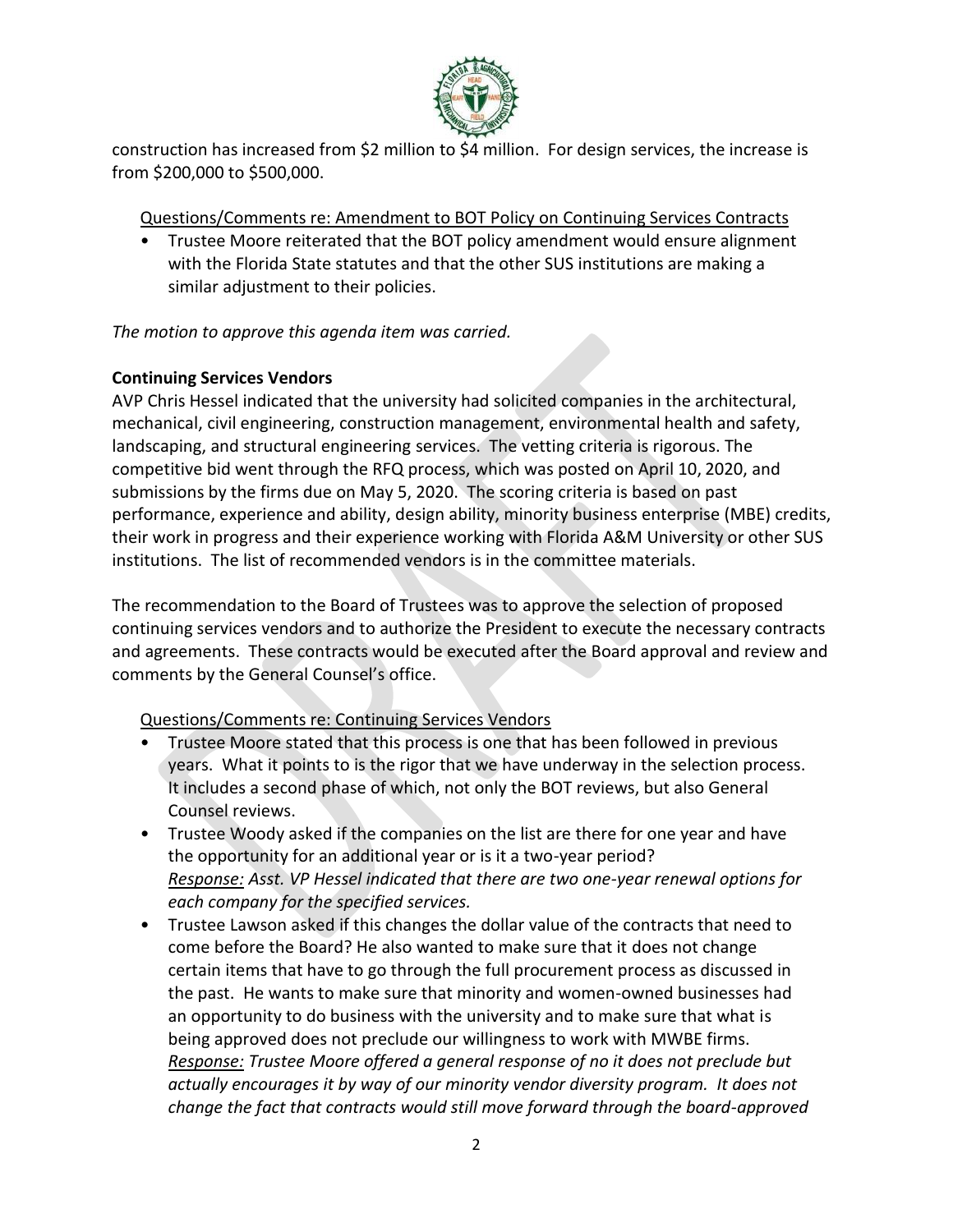

*process based on a given amount. In terms of the process, VP Robertson agreed that any contracts with construction firms, architects and engineering firms are reviewed by the Director of Facilities, the Vice President of Finance and Administration and the President. Finally, the contracts are reviewed by our internal legal counsel. Contracts up to \$1 million are signed by the President, over \$1 million require Board approval.*

*Response: Trustee Moore stated that this is consistent with other SUS partners, as they have already updated that amendment. Thus, the reason for inclusion with this board meeting is so that they would align with one another and would not have to go back for corrections.*

• Trustee Reid requested an update on our minority business enterprise participation and rates.

*Response: VP Robertson will provide a report during the September BOT meeting.* 

• Trustee Lawson asked that, given the previous challenges with construction in the system, a provision be put in place for items to be reviewed by the board so that they would have a line of sight as to what is being agreed upon.

*Response: President Robinson clarified by reading the actual recommendation that "these contracts will be executed after the board approves, reviews and comments by the Office of General Counsel." This is in the official motion being considered.*

*The motion to approve this action item was carried.*

### **Final FY 2020-2021 University Budget**

Budget Director Nichole Murry thanked the committee for having the special meeting to allow completion of the year-end processes. For the upcoming year, FAMU will receive \$13.3 million of non-recurring funds of the State's Performance Based Funding. The university did not receive any PECO allocation to support minor repair and renovation projects. Funding for Contracts and Grants is projected to be higher due to CARES Act funding. Due to the pandemic there will be a decline in student enrollment. Subsequently, there is a projected reduction in housing and auxiliary revenues, student financial aid, technology fees, and concessions.

BOT approval of the budget is required prior to the August 21, 2020 submission of the final operating budget to the Board of Governors.

Questions/Comments re: Final FY 2020-2021 University Budget

• Trustee Harper asked how the \$13 million reserve would be used? *Response: Director Murry informed the committee that the \$13 million reserve is the performance-based funding that the university budget council has allocated to achieve University performance metrics. Trustee Moore and President Robinson also stated that the funds are being utilized to address the university's strategic priorities.*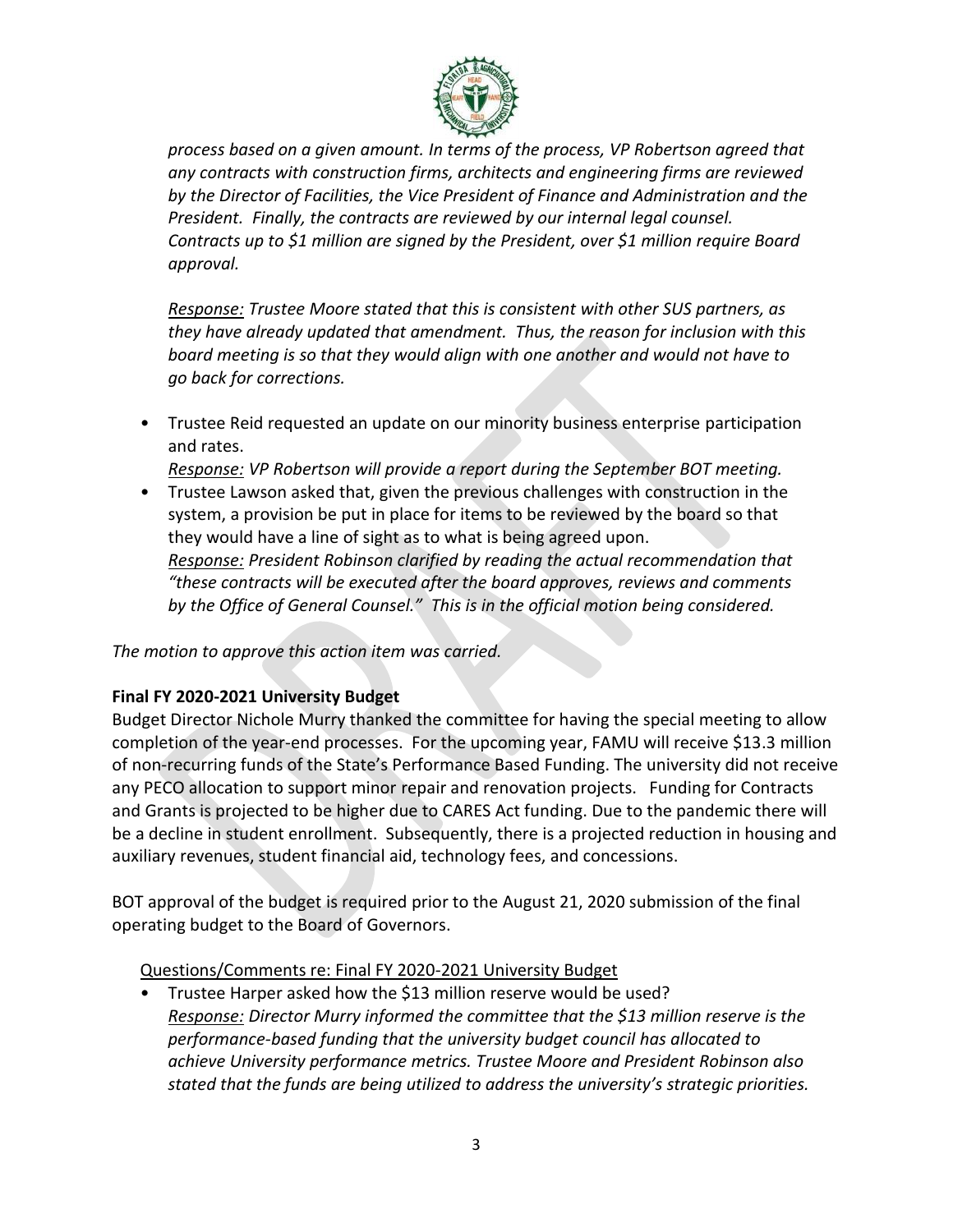

- Trustee Lawson commented that he would like to capture the true costs that the university is incurring to manage through the pandemic. VP Robertson indicated that this would be addressed by the presentation to follow.
- Trustee Cavazos asked if raises for eligible faculty are included as this year's budget? *Response: President Robinson stated that the university submitted a request to secure legislative funds to be used for faculty increases on last year, but it was denied. The university will continue to work hard to secure legislative funds for faculty salaries.*

*The motion to approve this action item was carried.*

## **INFORMATION ITEMS**

## **Pandemic Financial Planning Scenarios**

VP Robertson shared the results and strategies of a 12-week project concluded with McKinsey Consulting Group on navigating through the COVID-19 Crisis. In Mid-May, FAMU embarked on the project initiated by Dr. Robinson with McKinsey Consulting, sponsored and funded by the Thurgood Scholarship Fund. We sought to build a comprehensive cash flow model, including three specific COVID scenarios to understand the financial implications and the magnitude of potential cash impacts. It was a great opportunity to gain an outside perspective on cost saving opportunities across personnel and nonpersonnel expenditures.

VP Robertson stated, "At the beginning of the engagement our opening strategy was the same as Scenario 1, hybrid for the entire academic year. By the end of the engagement in early August, we had shifted to Scenario 2, hybrid in the Fall and remote for the balance of the academic year. We also forecast in Scenario 3, beginning the fall in hybrid mode and have to pivot to remote learning similar to the experience we had the last spring semester."

Finally, VP Robertson reviewed enrollment-related receipts, external receipts, and disbursements as well as the cash flow implications of each scenario. He concluded the presentation by sharing cost saving ideas, as well as revenue-generating ideas and innovation strategies with the committee.

### Questions/Comments re: Pandemic Financial Planning Scenarios

• Trustee Washington asked if the 6% hold back was accounted for in the scenarios presented. *Response: VP Robertson indicated that the 6% hold back assumption was included in all three of the scenarios.*